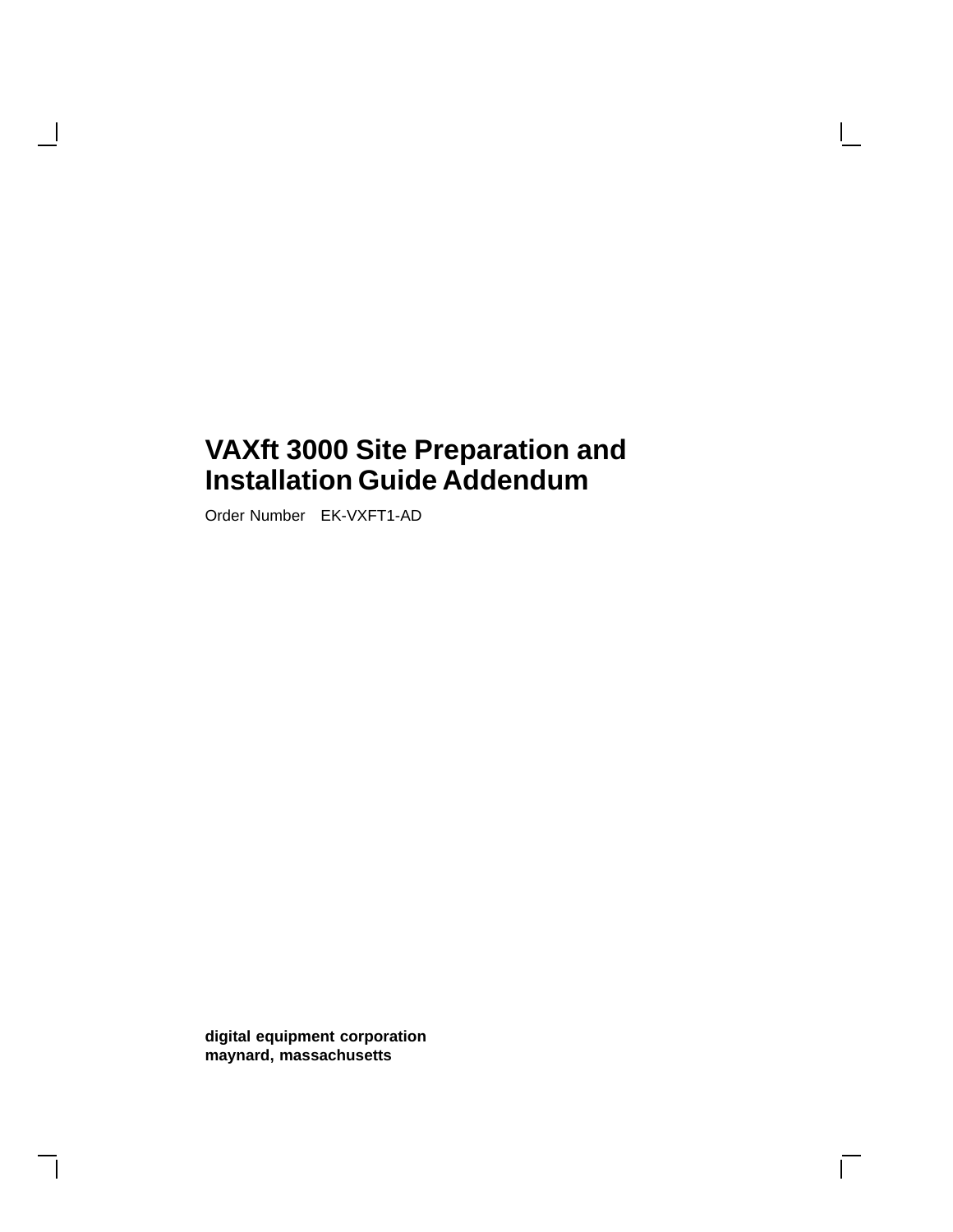#### **May, 1990**

The information in this document is subject to change without notice and should not be construed as a commitment by Digital Equipment Corporation. Digital Equipment Corporation assumes no responsibility for any errors that may appear in this document.

The software described in this document is furnished under a license and may be used or copied only in accordance with the terms of such license.

No responsibility is assumed for the use or reliability of software on equipment that is not supplied by Digital Equipment Corporation or its affiliated companies.

Restricted Rights: Use, duplication, or disclosure by the U. S. Government is subject to restrictions as set forth in subparagraph (c) (1) (ii) of the Rights in Technical Data and Computer Software clause at DFARS 252.227–7013.

Copyright © Digital Equipment Corporation 1990

All Rights Reserved. Printed in U.S.A.

| digital                | <b>DECwriter</b>   | RT                          |
|------------------------|--------------------|-----------------------------|
| CompacTape             | <b>DIBOL</b>       | ThinWire                    |
| CompacTape II          | DSSI               | TК                          |
| $\rm DEC$              | <b>MASSBUS</b>     | <b>ULTRIX</b>               |
| DEC/CMS                | MicroVAX           | <b>UNIBUS</b>               |
| DEC/MMS                | <b>PDP</b>         | VAX                         |
| $\rm{DECmate}$         | P/OS               | VAXcluster                  |
| DECsystem              | Professional       | VAXft                       |
| $\operatorname{DECUS}$ | Rainbow            | VMS                         |
| DEC WANcontroller 620  | <b>RSTS</b><br>RSX | VТ<br><b>Work Processor</b> |

This document was prepared and published by Educational Services Development and Publishing, Digital Equipment Corporation.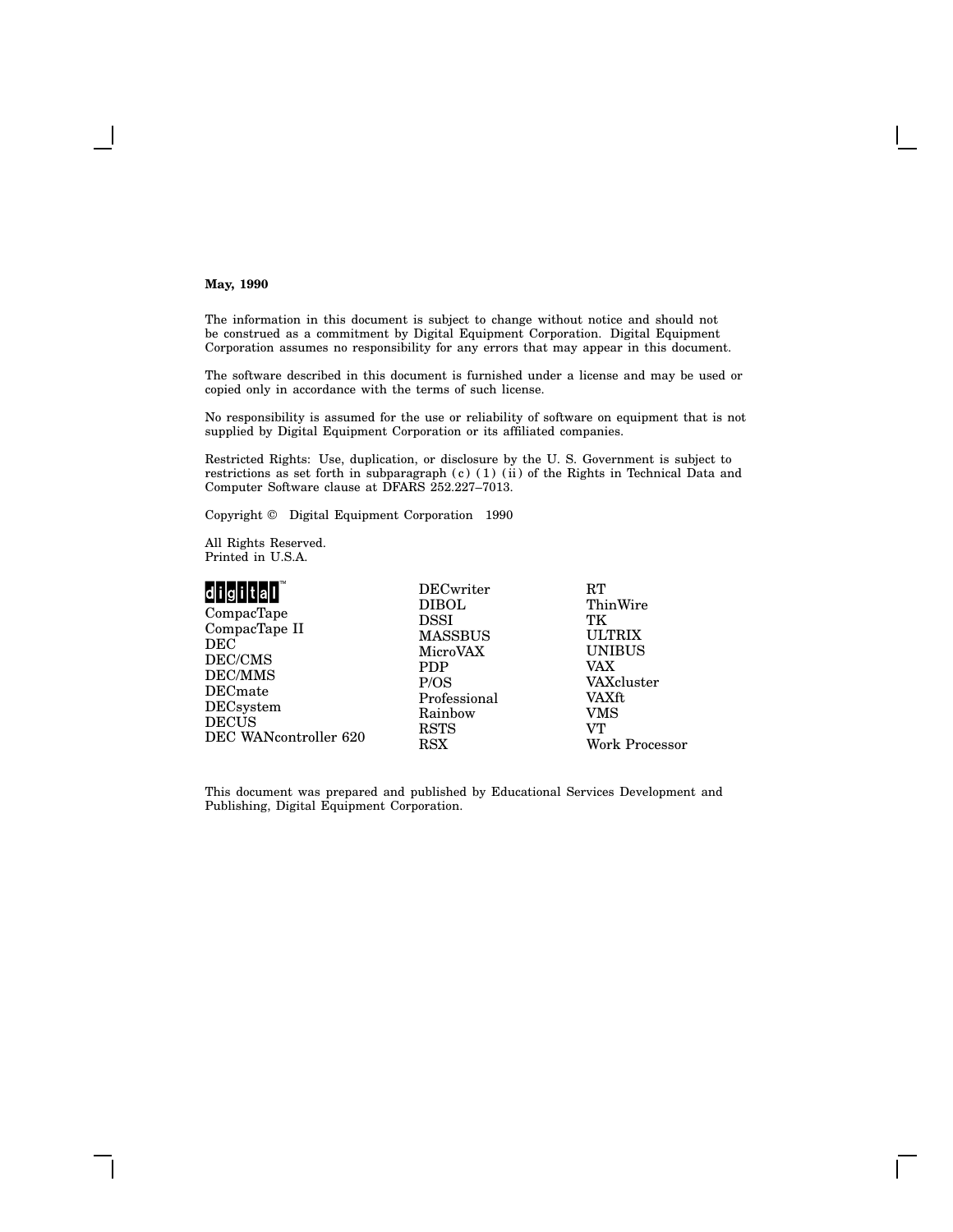# **Contents**

 $\mathbf{I}$ 

| $\mathbf{1}$   |                                                                                    | $\mathbf{1}$   |
|----------------|------------------------------------------------------------------------------------|----------------|
| $\mathbf{2}$   | Design Concerns                                                                    | $\overline{2}$ |
| 2.1            |                                                                                    | $\overline{2}$ |
| 2.2            | Unit Dimensions                                                                    | 3              |
| 2.3            |                                                                                    | 3              |
| 2.4            | Rack Construction                                                                  | 10             |
| 2.5            | Heat and Airflow Management                                                        | 11             |
| 2.5.1          |                                                                                    | 12             |
| 2.5.2          |                                                                                    | 12             |
| 26             | Data Cable Management                                                              | 12             |
| 2.7            | Grounding Considerations                                                           | 14             |
| 2.8            |                                                                                    | 14             |
| 3              |                                                                                    | 15             |
| <b>Figures</b> |                                                                                    |                |
| 1              | BA22A Box - Front View                                                             | $\overline{4}$ |
| $\mathbf{2}$   | BA22B Box — Front View                                                             | $\overline{5}$ |
| 3              | Flange Mounting Holes                                                              | 6              |
| 4              | $BA22 Box - Side View \dots \dots \dots \dots \dots \dots \dots \dots \dots \dots$ | $\overline{7}$ |
| 5              |                                                                                    | 8              |
| 6              | Typical VAXft 3000 Rack Mounted - Side View                                        | 9              |
| 7              | Traditional Rackmounted Equipment - Side View                                      | 10             |
| 8              | Cable Routing Example - Front View                                                 | 13             |
|                |                                                                                    |                |

 $\overline{\phantom{a}}$ 

 $\overline{\phantom{a}}$ 

 $\overline{\Gamma}$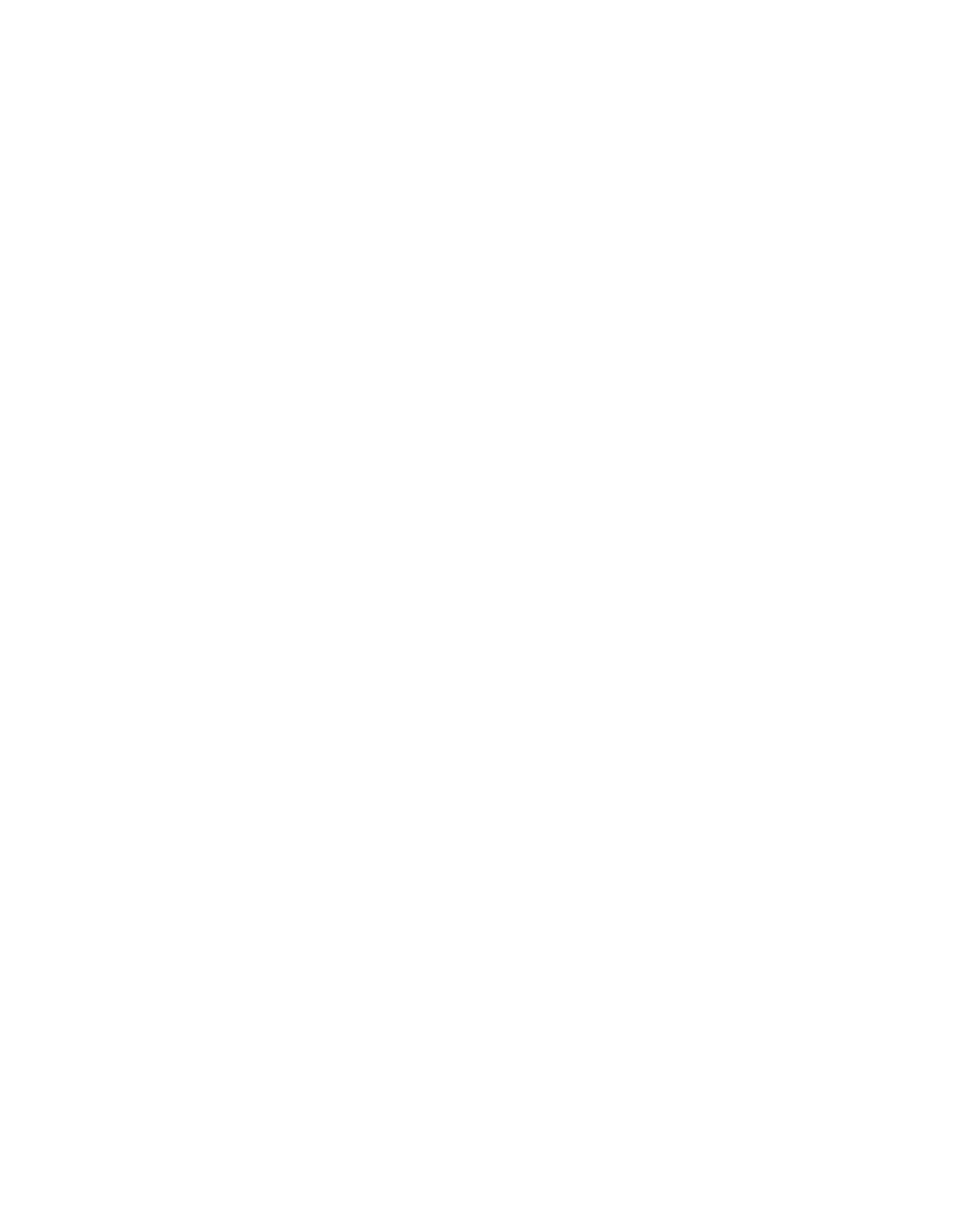## **1 Introduction**

This is a preliminary procedure for OEM customers to mount VAXft 3000 BA22 boxes into custom 19-inch cabinets.

This document is meant to be used with the *VAXft 3000 Site Preparation and Installation Guide* (EK-VXFT1-IN).

The VAXft 3000 system is offered in two basic mounting styles: office pedestal and OEM rackmount. The processor and mass storage expanders are contained in BA22-style equipment boxes.

The office pedestal is designed to operate in office or computer room environments, and has the following features:

- Enclosure skins and covers
- Split-entry front door
- Base mounted on casters

The OEM rackmount box version differs from the office pedestal version in that it has:

- No skins or covers
- A rackmount base instead of the office base

The rackmount base ensures support for the transformer and allows spacing for required airflow.

The purpose of the rackmount base is to provide:

- Separate air paths between the units
- A mounting support for a lifting device, such as a forklift

The rackmount option consists of:

Attached rackmount assembly Front cover Instructions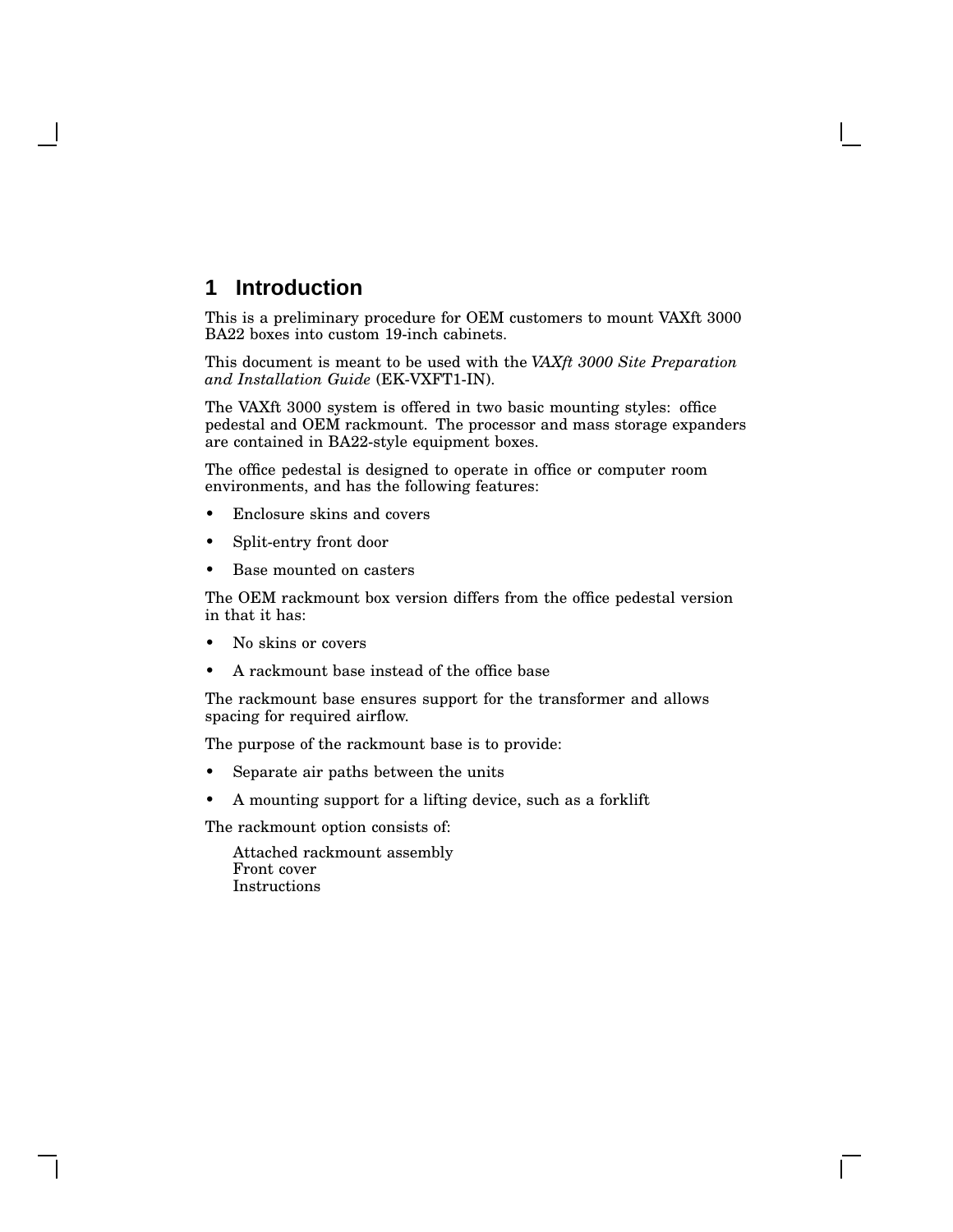## **2 Design Concerns**

The design concerns for rack mounting a VAXft 3000 system into a custom rack or cabinet are:

- Unit weight
- Center of gravity
- Unit dimensions
- Rack construction
- Rail mounting system
- Heat and air flow management
- Data cable management
- Grounding considerations
- Power distribution

#### **2.1 Unit Weight**

A major design concern for rack mounting the VAXft 3000 system is unit weight. Each VAXft 3000 BA22 box can weigh up to approximately 108 kg (240 lb) for the processor box and up to 122 kg (270 lb) for the mass storage expander box. Therefore, the cabinet's 19-inch Radio-Electronics-Television Manufacturers Association (RETMA) rail system must be designed to handle a hang weight of 231 kg (510 lb) (one BA22 processor and one BA22 expander box mounted on a one rail system) plus a safety margin. It is recommended that the final rail assembly with two BA22 boxes be designed to withstand a 10 gravity peak, 10-ms shock pulse in the vertical plane.

A second concern while handling the BA22 boxes is safety. When rack mounting the BA22 boxes into the cabinet, it is recommended that a lifting device be used. The suggested lifting device is a flat-blade fork-lift.

#### **CAUTION**

**The BA22 boxes must be picked-up from the bottom. Never use any sort of hook or try to lift the unit by its sheet metal skins.**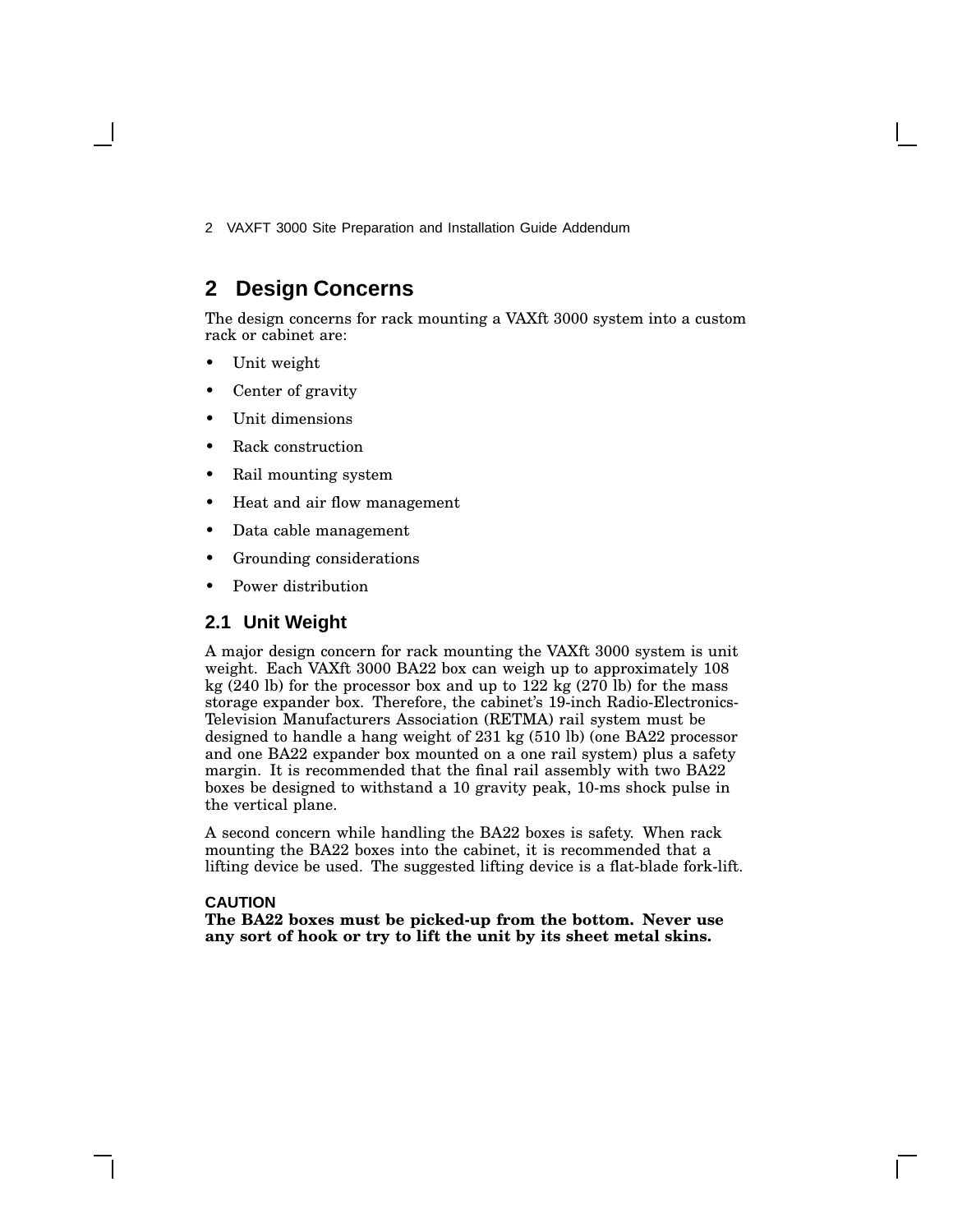#### **2.2 Unit Dimensions**

The VAXft 3000 BA22 boxes are designed to be mounted into 19-inch RETMA rail cabinets. If your cabinet does not have a 19-inch RETMA rail system, then you have to design a conversion bracket. For example, many phone company racks are based on a 1-inch center hole pattern, so conversion brackets have to be custom made.

The dimensions for the rackmount VAXft 3000 BA22 boxes are:

- 60.96 cm (24.0 in) height of main box
- 66.14 cm (26.04 in) height of main box plus rackmount base
- 44.55 cm (17.54 in) width of main box (inside of rails)
- 46.78 cm (18.42 in) width of main box (flange to flange)
- $29.90 \text{ cm } (11.77 \text{ in})$  depth plus  $10.16 \text{ cm } (4.0 \text{ in})$  for the rackmount base extension in the rear

See Figures 1 and 2 for front views. See Figure 3 for the rail hole pattern. See Figure 4 for a side view.

#### **2.3 Center of Gravity**

As seen in Figures 1 and 2, the BA22 boxes are 29.90 cm (11.77 in) deep. This means that much of the center of gravity is toward the front rail system. If your cabinet is, for example, 121.9 cm (48.0 in) deep, the center of gravity is in the front quarter of the cabinet, causing a possible tip hazard. If you use a cabinet that is 76.2 cm (30.0 in) wide by 152.4 cm  $(60.0 \text{ in})$  high by  $66.14 \text{ cm}$   $(26.04 \text{ in})$  deep, the center of gravity is acceptable approximately 35.56 cm (14.0 in) from the front of the cabinet. See Figure 5 and Figure 6.

If deep cabinets (for example, 121.9 cm (48.0 in)) are used, and if no equipment is going to be mounted on the cabinet's rear rails to counter balance the front load of the BA22 boxes, then an anti-tip front foot plate must be used, if the cabinet is mounted on casters. If the cabinet is bolted to the floor, then such an anti-tip plate can be omitted. In either case, the shipping skid must be designed to handle the cabinet's center of gravity correctly and not accidentally tip while being moved.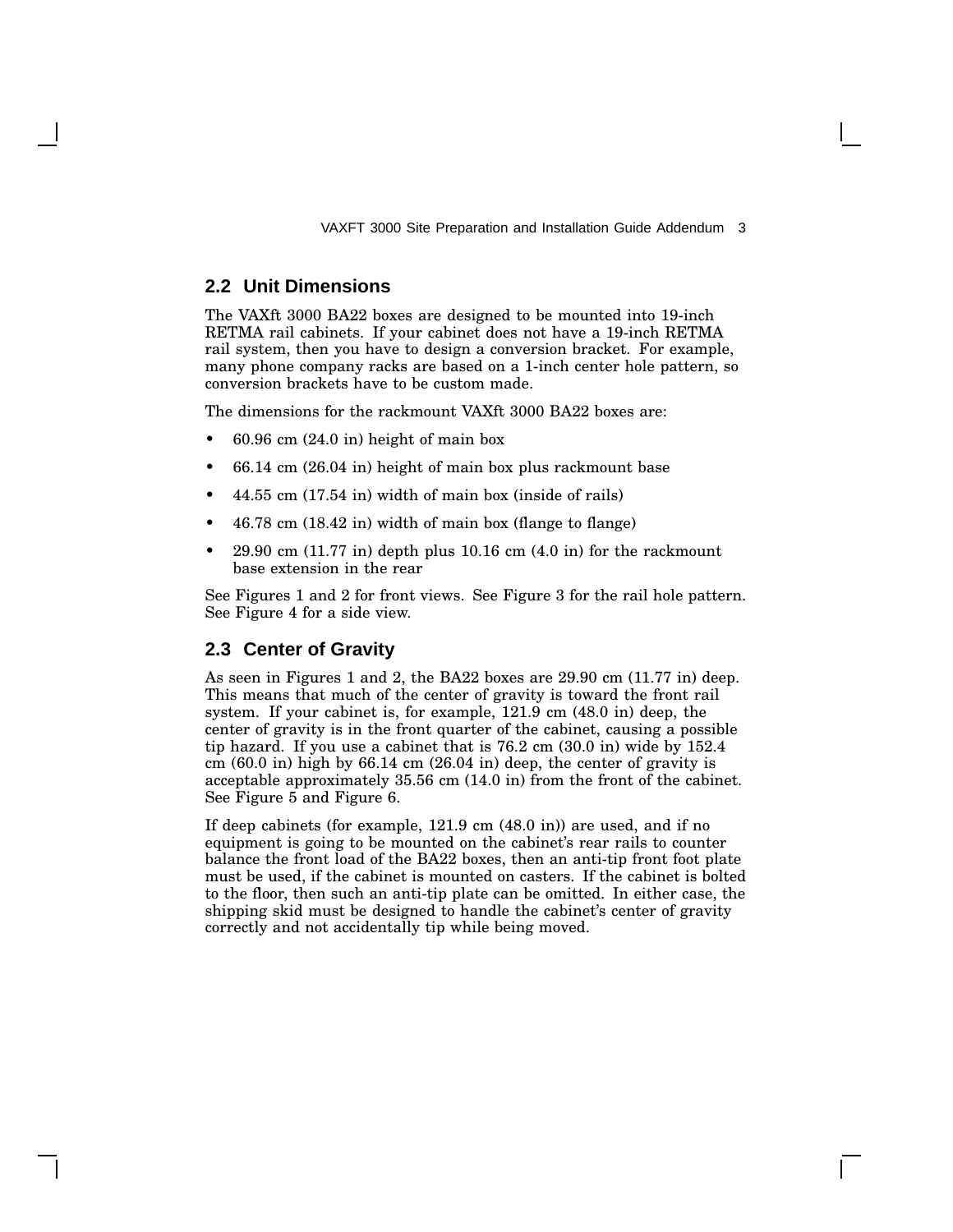

**Figure 1 BA22A Box — Front View**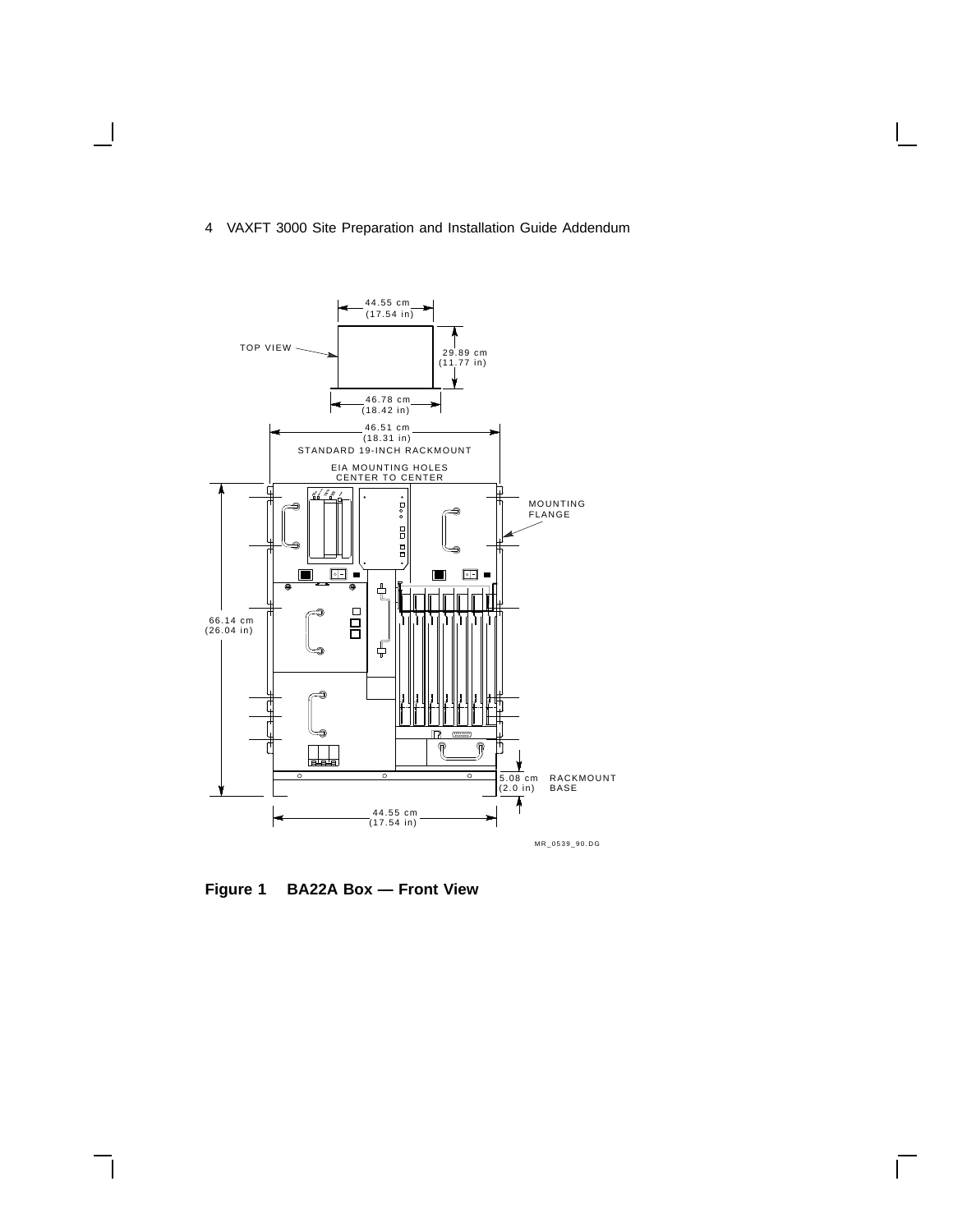

 $\overline{\Gamma}$ 

#### VAXFT 3000 Site Preparation and Installation Guide Addendum 5

**Figure 2 BA22B Box — Front View**

 $\overline{\phantom{a}}$ 

 $\mathbf l$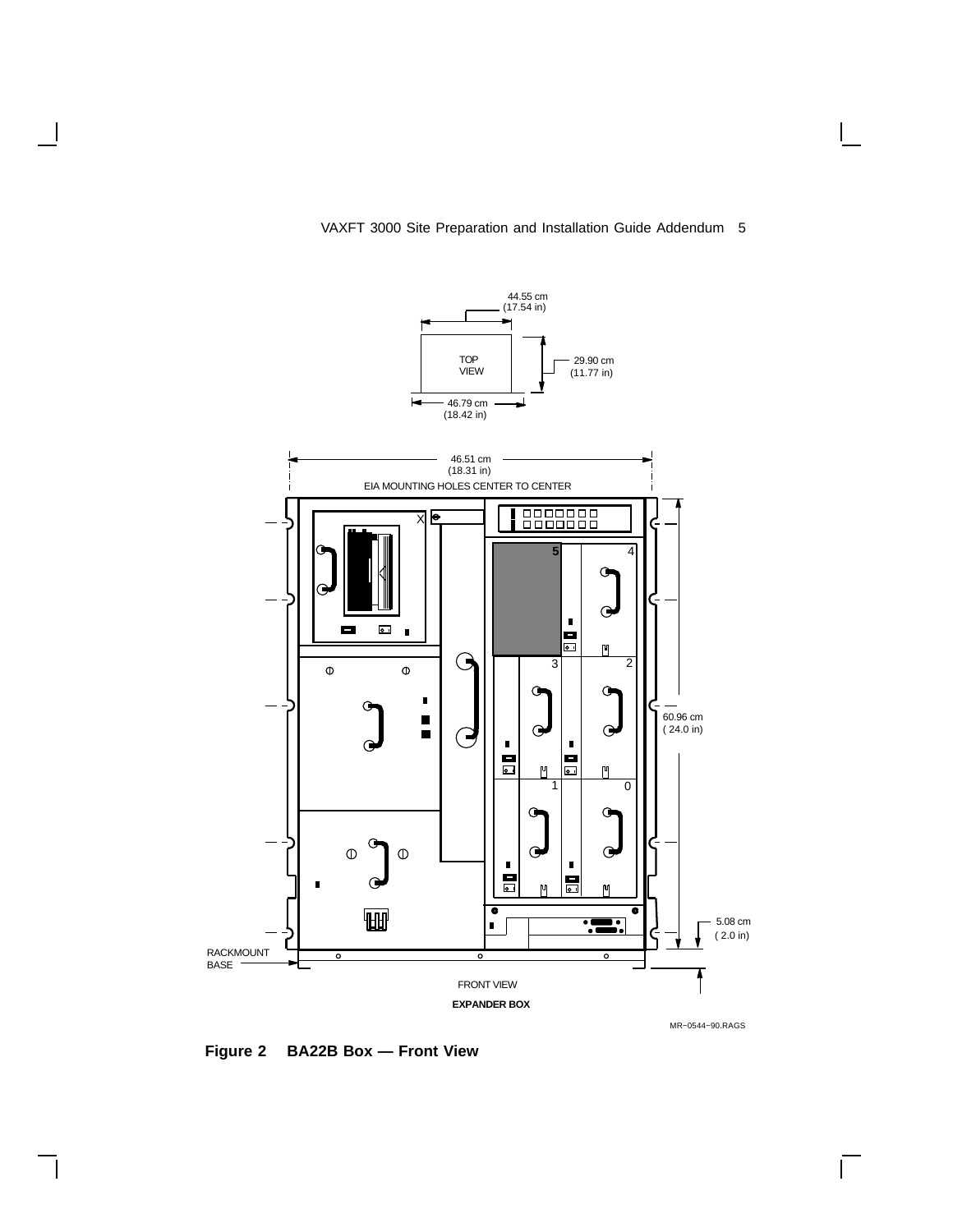

**Figure 3 Flange Mounting Holes**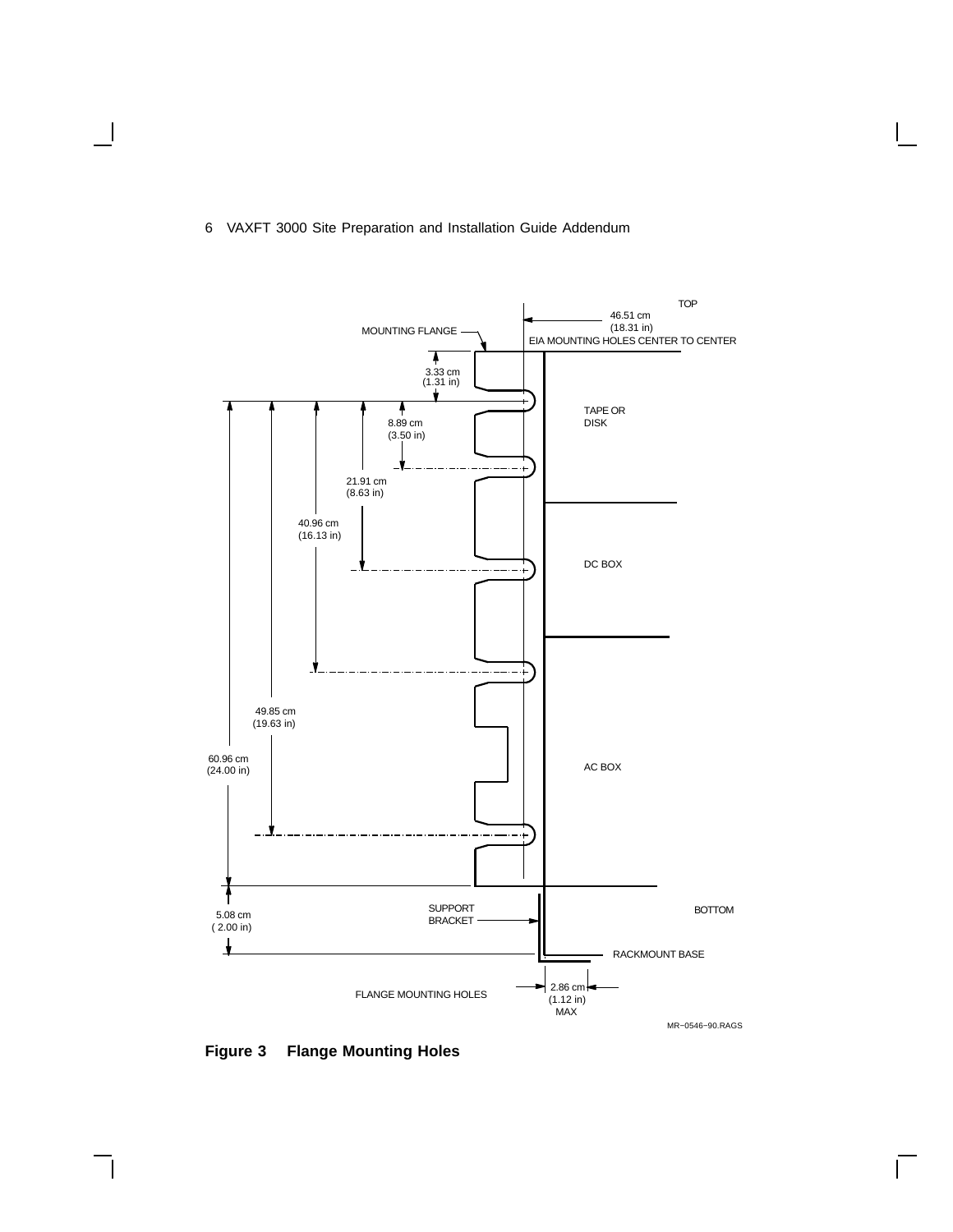

 $\mathsf{L}$ 

**Figure 4 BA22 Box — Side View**

 $\mathsf{l}$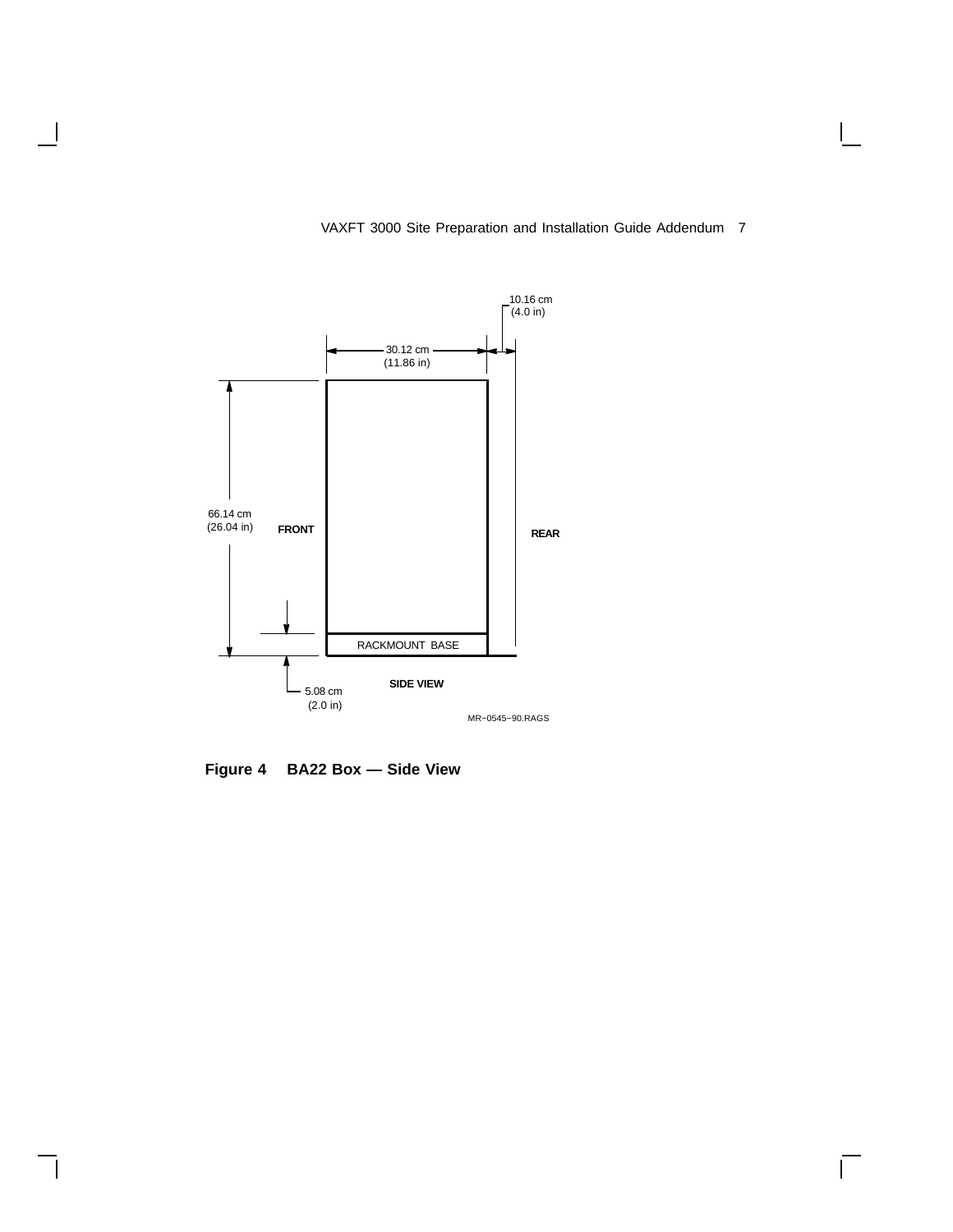

**Figure 5 Rackmount Example — Front View**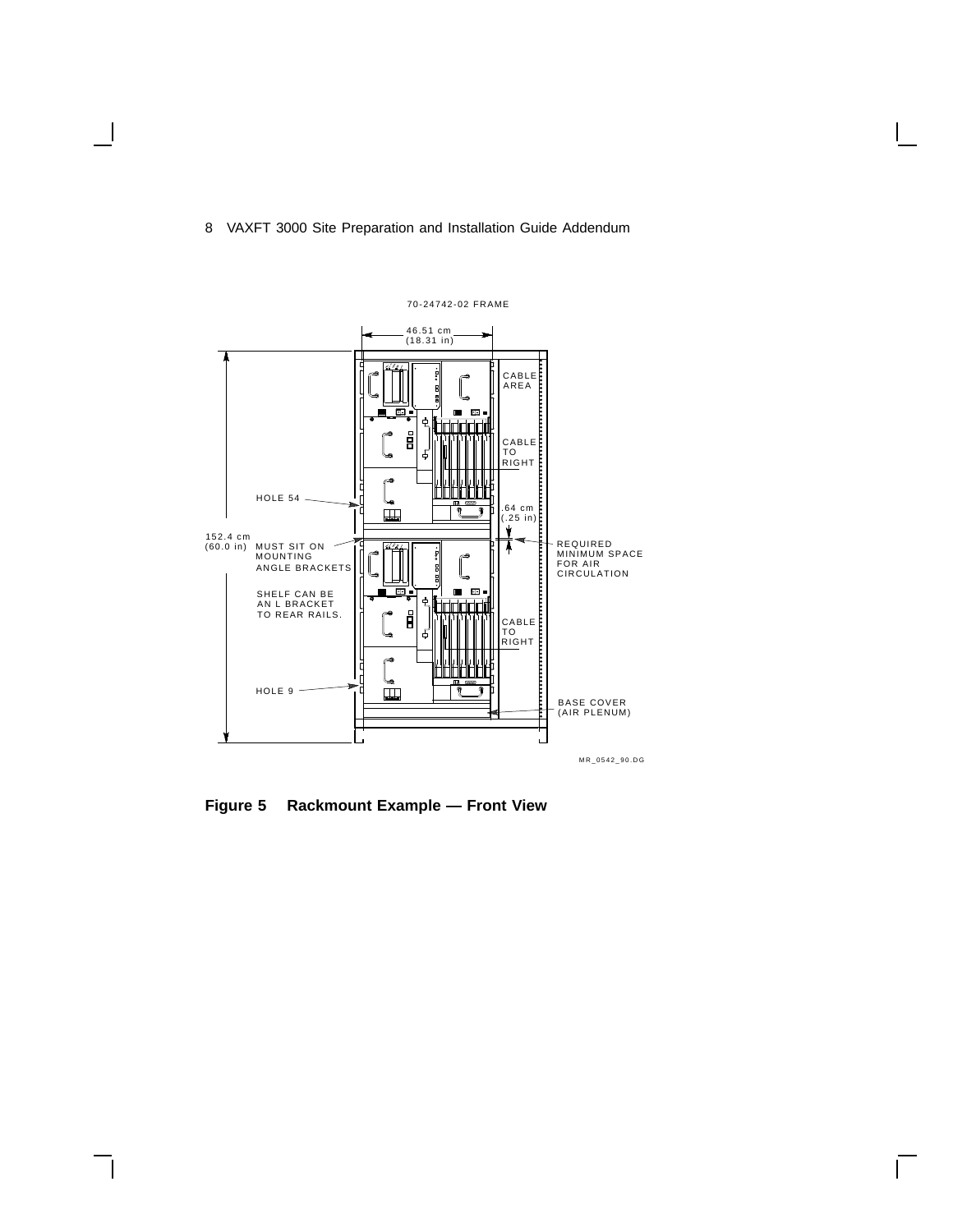

 $\overline{\phantom{a}}$ 

#### VAXFT 3000 Site Preparation and Installation Guide Addendum 9

 $\overline{\Gamma}$ 

**Figure 6 Typical VAXft 3000 Rack Mounted — Side View**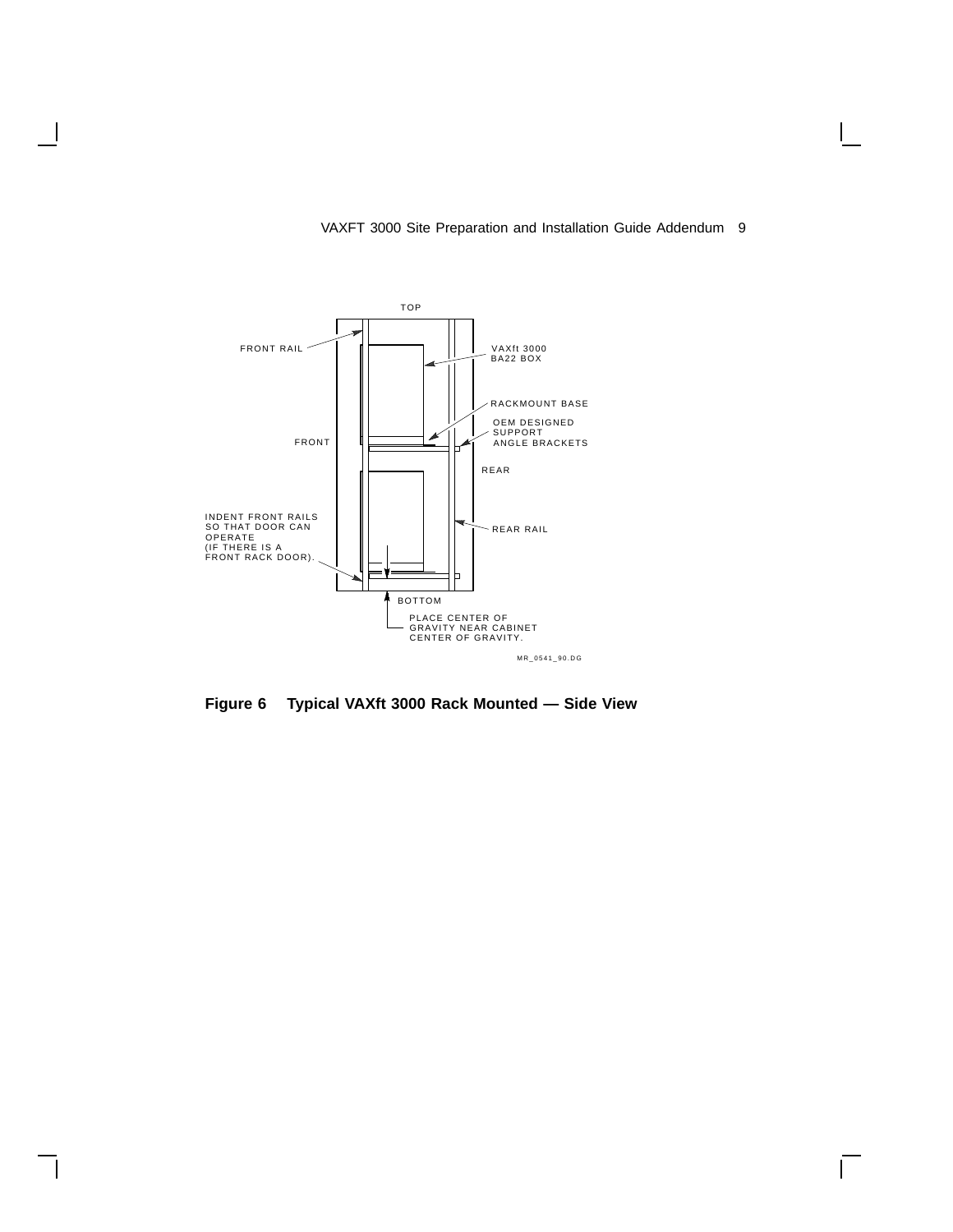#### **2.4 Rack Construction**

Many 19-inch RETMA rail racks are not designed to support a heavy weight on the front rail system alone. Such racks are designed to hold front to back equipment boxes where the box weight is distributed between the front and rear rails. See Figure 7. This distribution makes sure that the cabinet does not flex.

The VAXft 3000 BA22 boxes are designed to be mounted on the front and rear rail system. See Figures 4, 6, and 7. The front fanges are designed for a RETMA hole pattern. The unit sits on an integral rackmount base assembly that extends 10.16 cm (4.0 in) beyond the rear of the box (see Figure 4). The BA22 boxes must then be supported by a customerdesigned right angle bracket that connects to both the front and rear mounting rack rails (see Figure 6).

#### **CAUTION**

**Never mount the BA22 boxes by the front mounting flanges only. Always include supporting angle brackets so that the weight can be distributed to the rear rail system. The front mounting flanges can be damaged without the use of the angle brackets.**



**Figure 7 Traditional Rackmounted Equipment — Side View**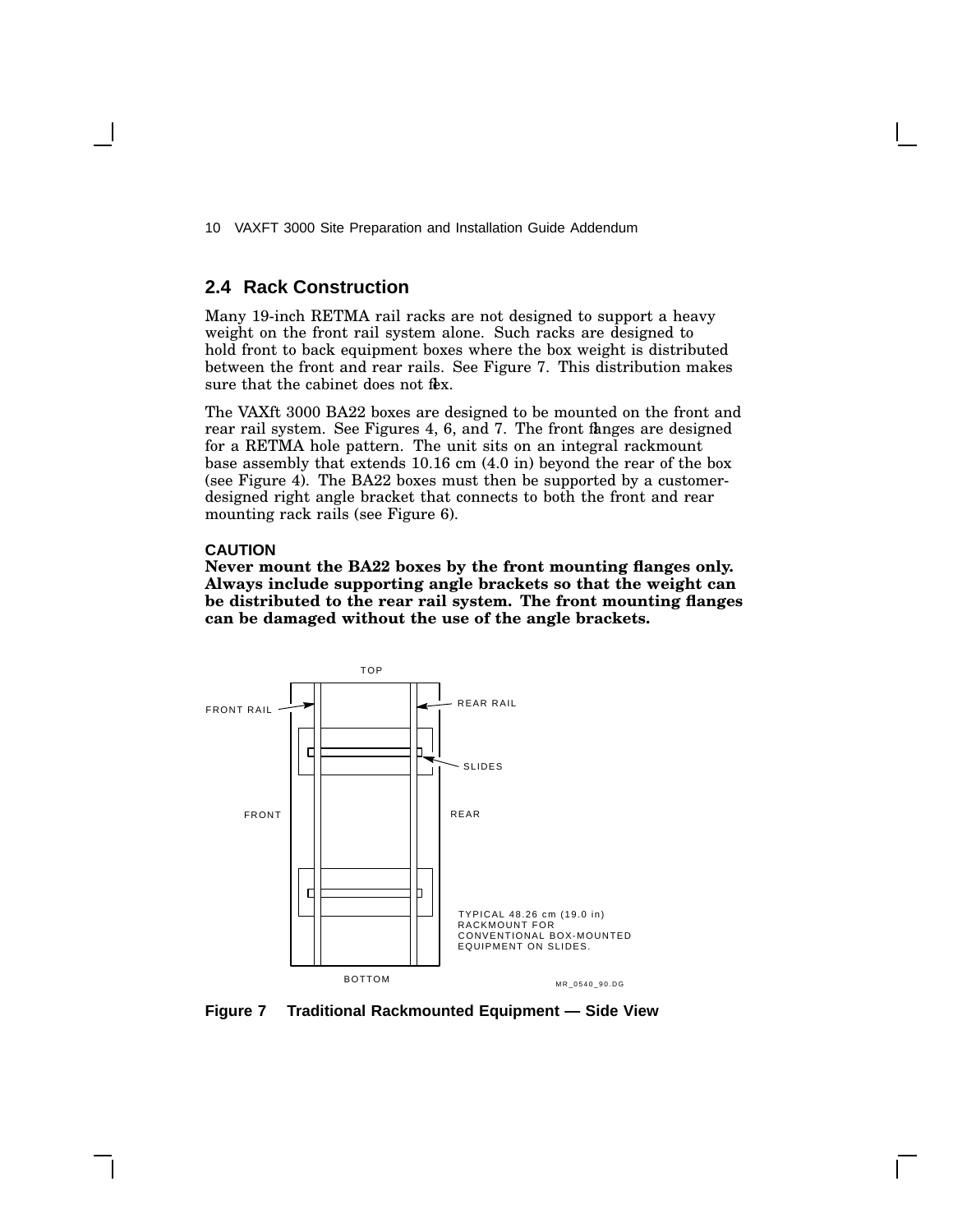#### **2.5 Heat and Airflow Management**

The maximum power for each BA22 box is 750 Watts, or 2557 BTUs. It is recommended that the cabinet be designed for the maximum configuration per the user's environment (temperature, humidity).

The tested operating ranges for the VAXft 3000 system are:

10°C to 40°C 50°F to 104°F 10% to 90% RH noncondensing 28°C (82°F) maximum wet-bulb temperature 2°C (36°F) minimum dew-point temperature

It is recommended that the rack environment be near the middle of the tested operating ranges. This would be in the area of 40% to 60% RH, 18.3°C (65°F) to 23.8°C (75°F).

The rackmount version of the VAXft 3000 BA22 boxes comes with a rackmount base. The base adds 5.08 cm (2.0 in) to the overall height of the unit and 10.16 cm (4.0 in) to the overall depth (see Figures 1 through 4). The rackmount base adds the 10.16 cm (4.0 in) so that air can be baffled correctly. If the rack has enough free airspace surrounding the BA22 boxes, a flushing fan is not needed inside the rack. \* Initial tests of two boxes mounted in a one and one-half bay cabinet with dimensions of 152.4 cm (60.0 in) height, 76.2 cm (30.0 in) width and 66.04 cm (26.0 in) depth, showed that a flushing fan is not needed provided that the ambient temperature is held below 40°C (104°F). If the rack has smaller dimensions, some sort of blower, heat exchanger, or active cooling (air conditioner) need to be considered.

The cabinet rackmount and airflow design depends on the following factors:

- Internal BTUs generated in the cabinet
- Temperature differential between the inside cabinet temperature and outside cabinet temperature
- Surface area of all the outside walls of the cabinet
- Whether cabinet rack walls are insulated or not insulated
- Mounting configuration of the BA22 boxes within the cabinet
- Airspace within the cabinet
- Air vents on the front and rear doors or panels

If a flushing fan is used, note that the BA22 airflow is from top to bottom.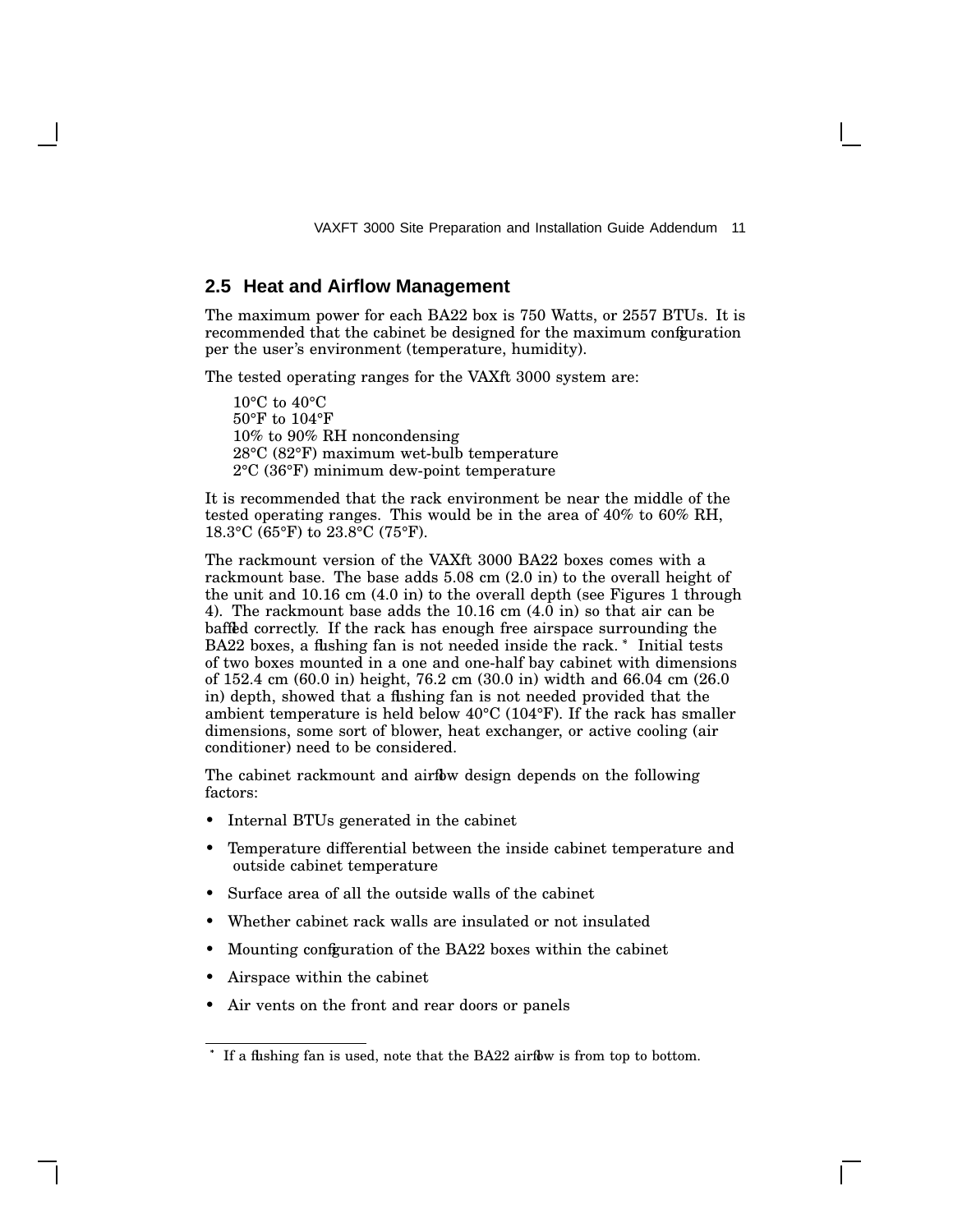#### **2.5.1 Internal BTUs**

The internal BTUs generated by a dual zone VAXft 3000 system mounted in a single cabinet would be a maximum of 750 Watts  $\times$  2 zones  $\times$  3.41 equals 5115 BTUs. A 20 percent safety factor should be added to this.

-- - -

Therefore, a maximum system cabinet should be designed to remove 6138 BTUs worth of heat (one cabinet with two processor cabinets or one cabinet with a processor and expander cabinet).

#### **2.5.2 Air Vents**

The air intake slots in the front rack door should be a minimum of 225.82 cm (35.0 sq in) to allow for adequate intake airflow. The same is true for the rear cabinet exhaust panel or door.

#### **2.6 Data Cable Management**

All cables connect to the VAXft 3000 BA22 boxes by means of the front module panels, DSSI cable bulkheads, and console bulkheads. This means all cable routing must be addressed from the front of the units.

Figure 8 shows the recommended cable dressing.

If the BA22 boxes are mounted in a 152.4 cm (60.0 in) high rack, there is no room between the BA22 boxes for the routing of cables. All I/O cables must be routed to the right or left sides. Cross-link cables must be mounted vertically.

If the BA22 boxes are mounted in a 165.1 cm (65.0 in) or higher rack, cables may be routed between the BA22 boxes.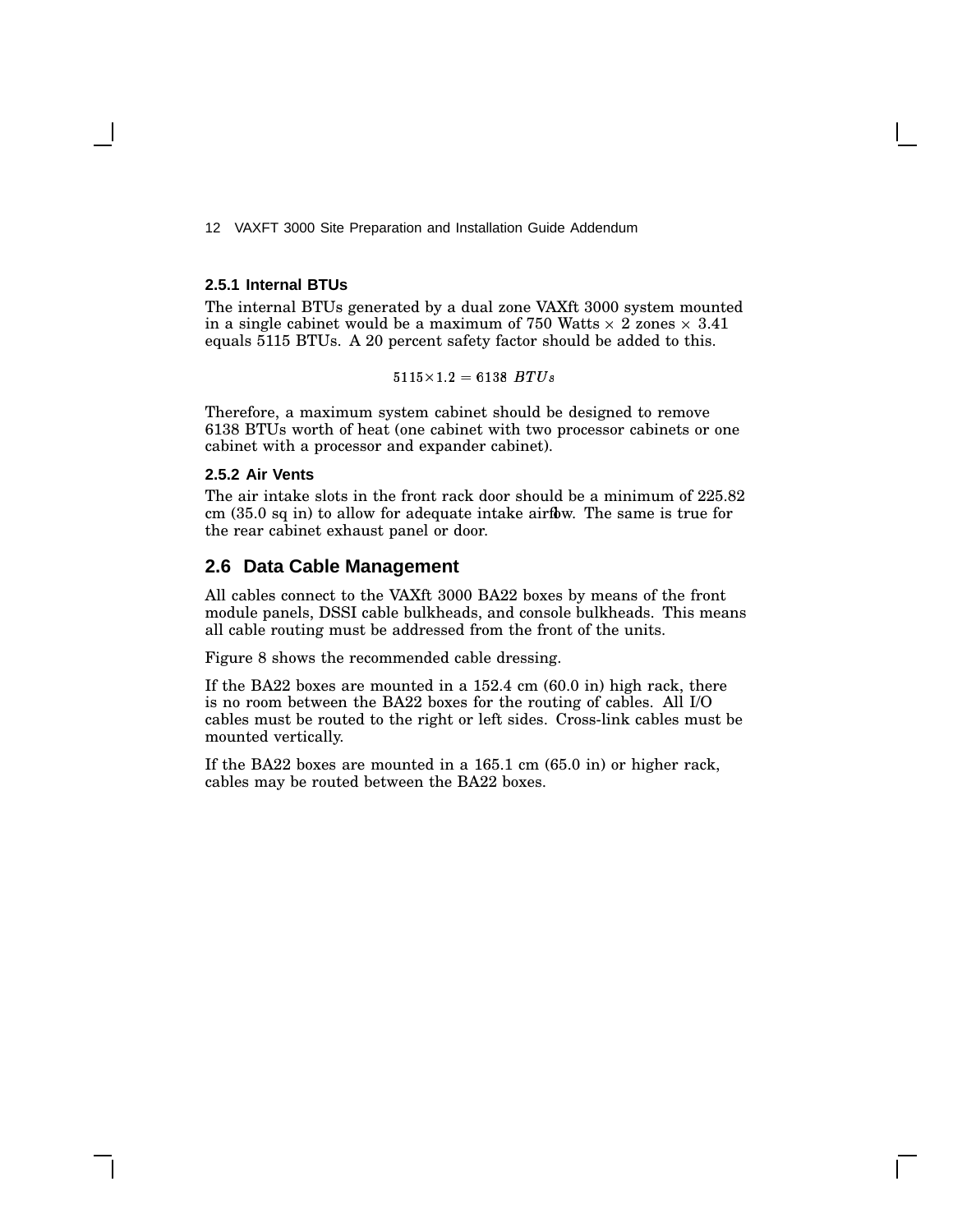$\overline{\Gamma}$ 



 $\overline{\phantom{a}}$ 

 $\mathsf{l}$ 

**Figure 8 Cable Routing Example — Front View**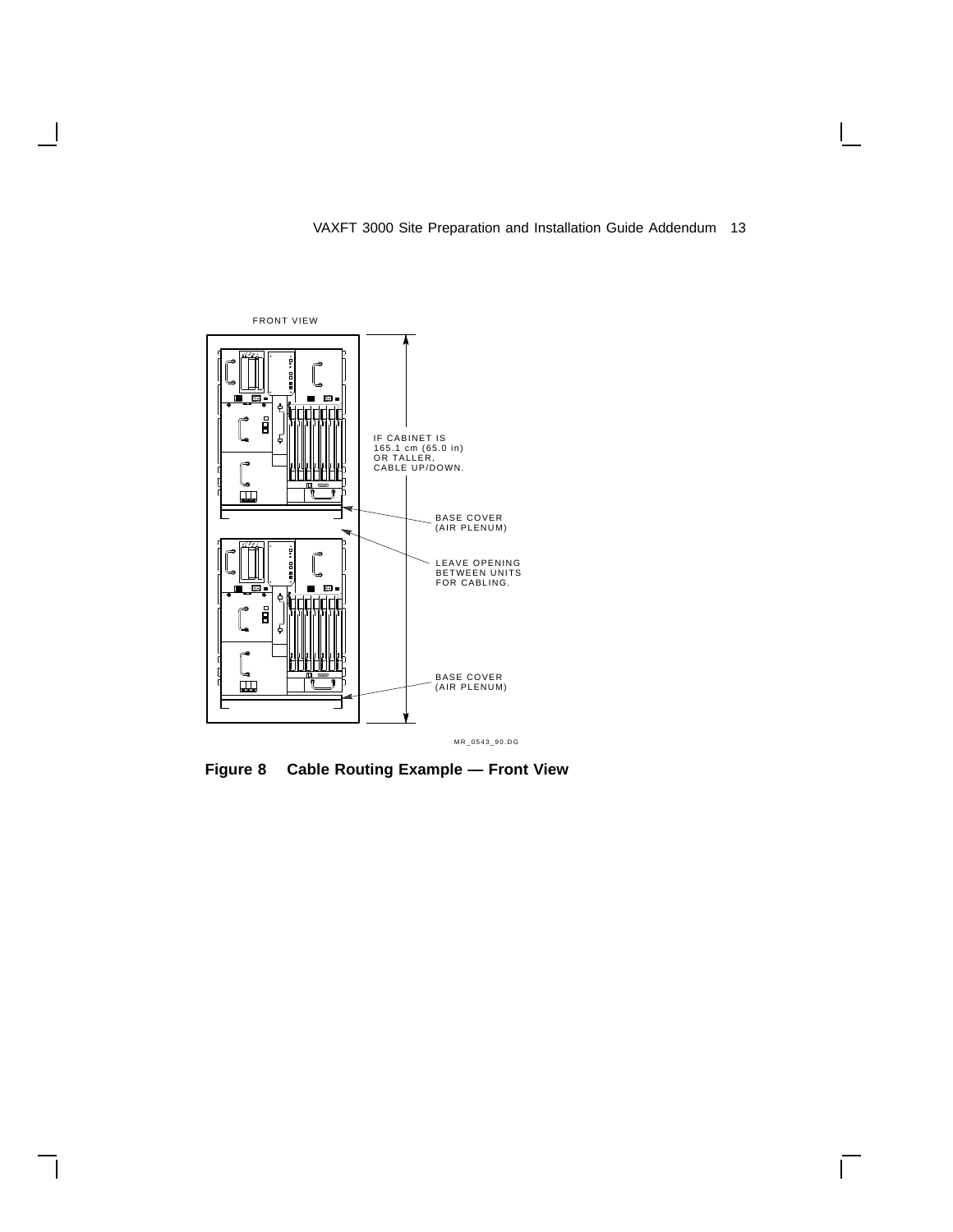### **2.7 Grounding Considerations**

It is very important to have a good common ground between the two BA22 boxes when mounted in a rack assembly. The following rules apply:

- The mounting rails should be conductive so that there is a good ground contact between the upper BA22 front mounting rails and the bottom BA22 front mounting rails.
- If the rails are to be painted, consult with Digital Equipment Corporation.
- The mounting rails should be connected to a cabinet ground.
- In multiple cabinet systems, all cabinet grounds must be tied together.

## **2.8 Power Distribution**

Each VAXft 3000 BA22 box has its own power cord. Each cord is rated for a 12 A, 120 Vac outlet or 6 A, 240 Vac outlet maximum. These are standard wall outlets.

The one major concern when adding power controllers to a cabinet or rack is that a single point of failure should be avoided. For example, it would be easy to add a 30 A, 120 Vac rated power controller to the cabinet for 120 Vac systems, and plug both BA22 boxes into the one power controller. This is fine, but by doing this, a single point of failure is introduced -the power controller. If the relays or EMI/RFI fiter fail, both BA22 boxes go down.